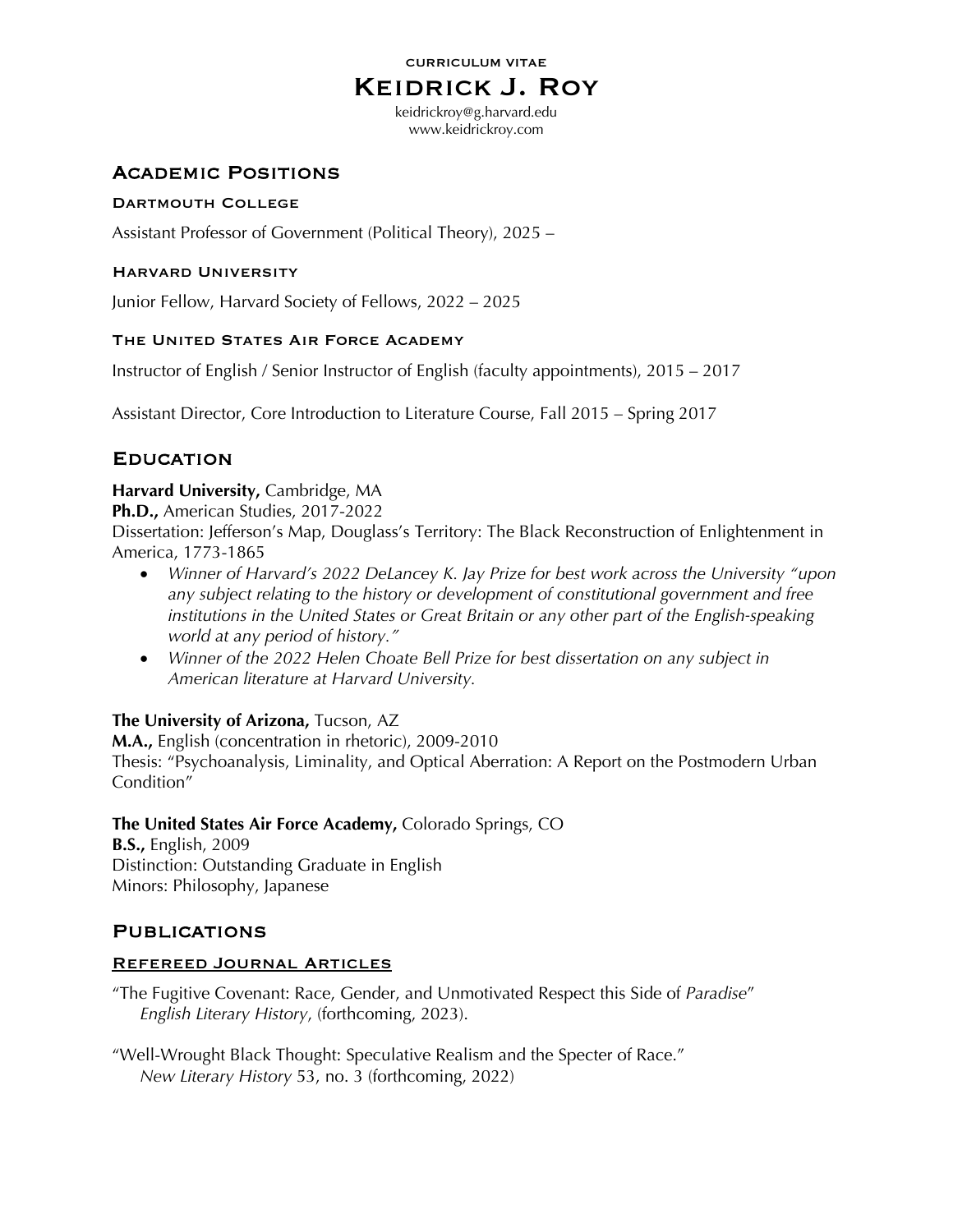#### Book Chapters

*America: The Atlas* (Smithsonian Books/The Bright Press, in press)

- "Introduction"
- "Preserving the Nation: 1900-1930"
- "The Depression Era: 1930-1950"
- "Questions of Progress: 1950-present"

#### **OTHER PUBLICATIONS**

"Dark Testament," *Booklist*, American Library Association, in print and online (Feb 1, 2022). https://www.booklistonline.com/Writers-Readers-Dark-Testament/pid=9759182

# Awards and Honors

#### **RESEARCH**

- 2022 DeLancey K. Jay Prize for best work on any subject relating to the history or development of constitutional government and free institutions, Harvard University
- 2022 Helen Choate Bell Dissertation Prize, Harvard University
- 2016 Outstanding Research Award, Department of English & Fine Arts, United States Air Force Academy

#### **TEACHING**

- 2020 Special Commendation for Extraordinary Teaching in Extraordinary Times, Harvard University
- 2019 Certificate of Distinction for Excellence in Teaching, Harvard University
- 2017 Outstanding Academy Educator Award, United States Air Force Academy (awarded annually to twenty-four of the institution's nearly six hundred educators)
- 2016 Outstanding Instructor Award, Introduction to Literature Course, Department of English & Fine Arts, United States Air Force Academy
- 2015 Distinguished New Faculty Award, Department of English & Fine Arts, United States Air Force Academy

#### **SERVICE**

- 2021 Powderhouse Award for Distinguished Service to Greater Somerville, City of Somerville Chamber of Commerce
- 2020 "Salute to Service" Honoree, National Football League
- 2020 Community Service Award, City of Somerville Museum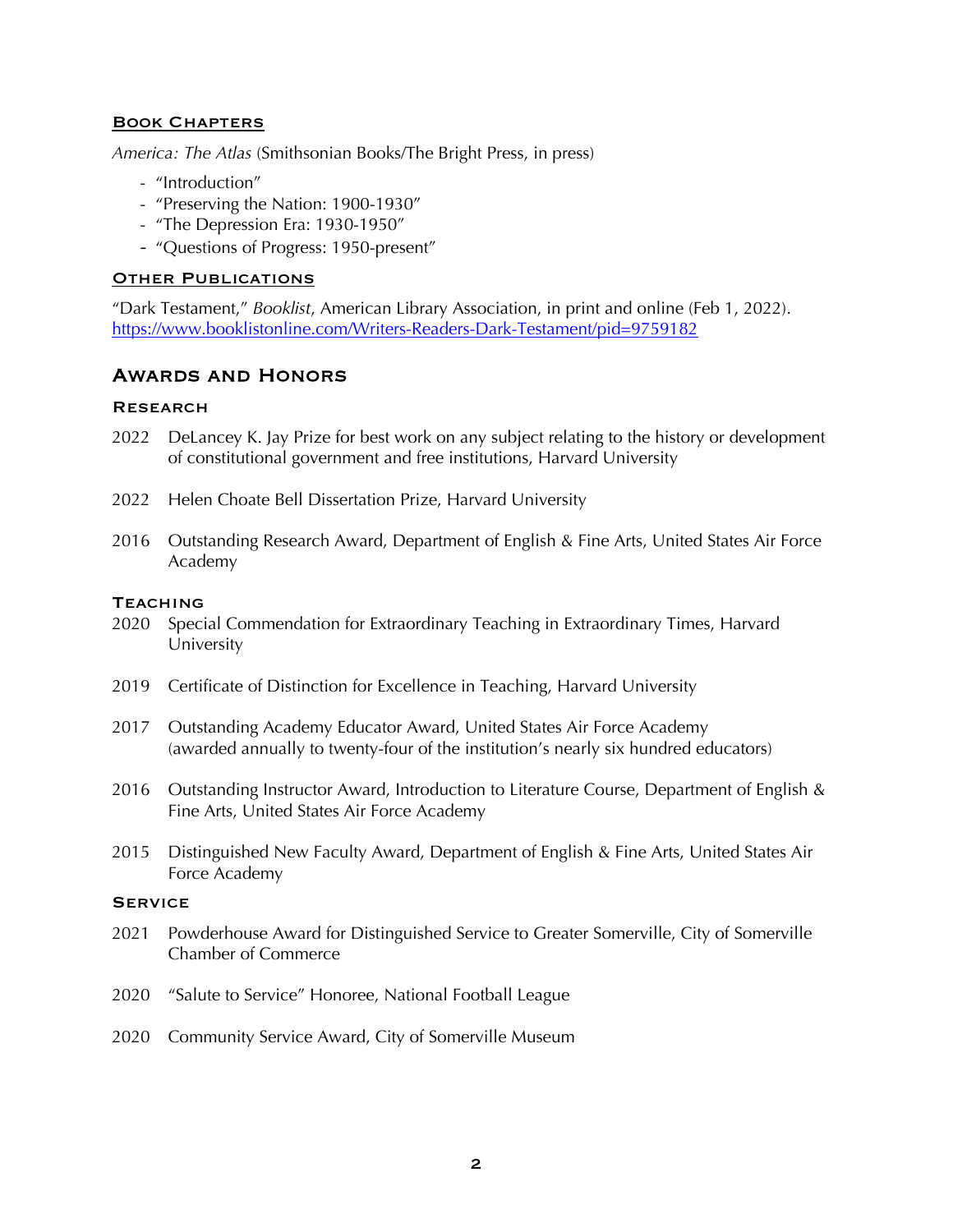### Fellowships

- 2020 Ford Foundation Predoctoral Fellowship, The National Academies of Sciences, Engineering, and Medicine
- 2020 José María Castañé Visiting Fellowship in 20th-Century History, Houghton Library, Harvard University
- 2018 Graduate Society Pre-Dissertation Summer Research Fellowship, Harvard University
- 2017 Graduate Prize Fellowship, Harvard University
- 2017 Pat Tillman Foundation Graduate Scholarship

### **GRANTS**

- 2021 Collective Imagination for Spatial Justice Grant, The New England Foundation for the Arts
- 2020 Documentary Film Production Grant (\$15,000), City of Somerville Arts Council
- 2020 Socrates Scholarship, The Aspen Institute
- 2018 Research Grant, Center for American Political Studies, Harvard University
- 2017 Research Grant, United States Air Force Academy Division of Humanities and Social Sciences (for Toni Morrison Papers at Princeton University)
- 2017 Mellon Grant, "Beyond Black and Blue: Race and the Future of Civil-Military Relations," Andrew W. Mellon Foundation
- 2017 Marshall Fishwick Research Grant, Archives of African American Music and Culture, Indiana University Bloomington, Popular Culture Association/American Culture Association Endowment
- 2016 Research Grant, Ray and Pat Browne Library and Archives, Bowling Green State University

### Museum Exhibitions & Documentary Productions

Historical Commentator, *Frederick Douglass: In Five Speeches*, HBO, 2022.

- Advisor & Contributor, "Dare to Know: Prints and Drawings in the Age of Enlightenment" Harvard Art Museums, Cambridge, MA, 2022.
- Lead Curator, "Dark Testament: A Century of Black Writers on Justice" American Writers Museum, Chicago, IL, 2022.
- Sole Curator, "Creating the Racial State: Politics, Culture, and Purity of Blood in Hitler's Germany" Harvard University Houghton Library, Cambridge, MA, 2022.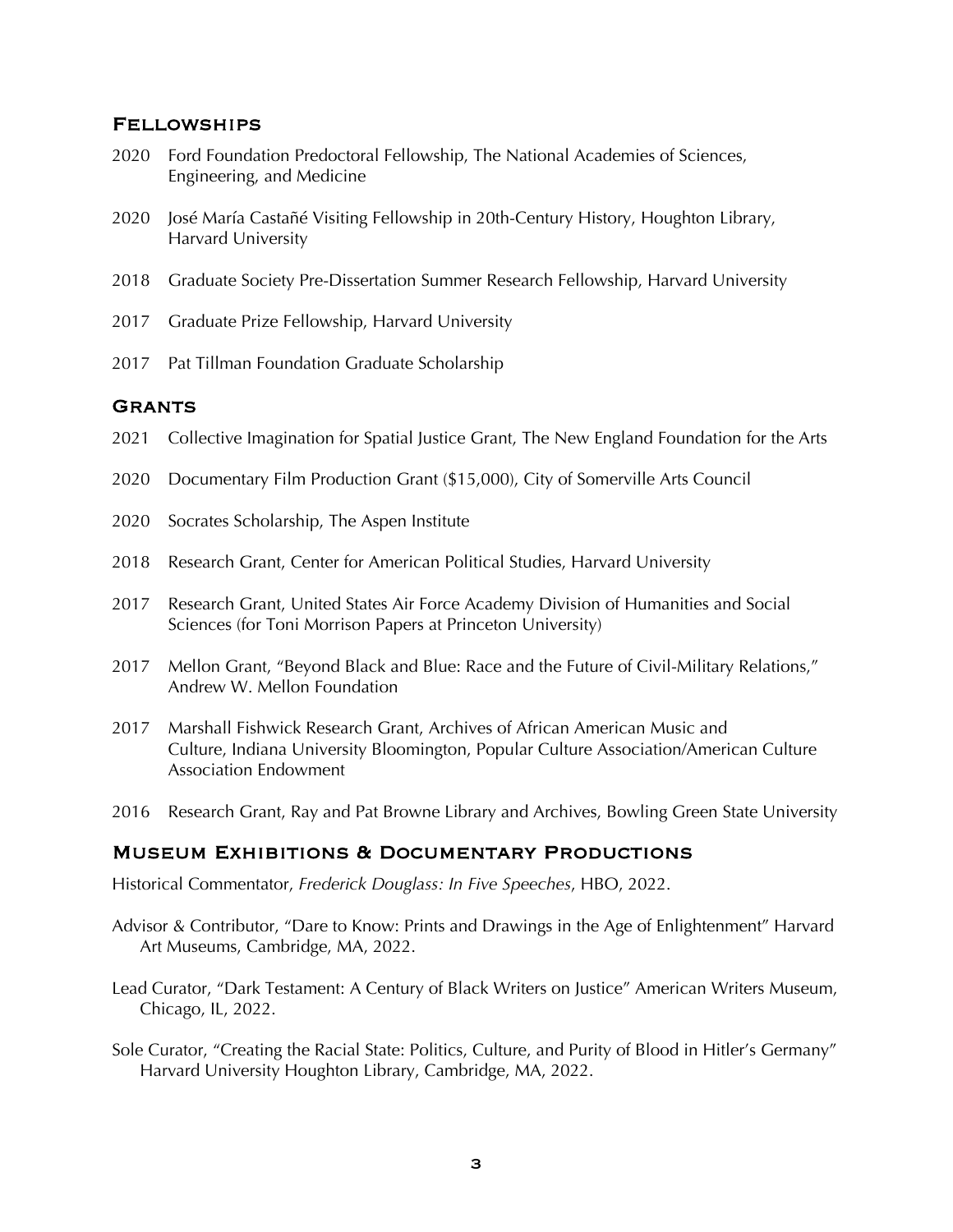- Executive Producer, "'We Are Here Too': Race, Art, and Community after COVID-19" Documentary film, 2022 (https://www.weareheretoo.com).
- Co-curator, "Frederick Douglass: Agitator" American Writers Museum, Chicago, IL, June 22, 2018 – June 9, 2019. *Chicago Review of Books* exhibition feature: https://chireviewofbooks.com/2018/07/10/the-activist-legacy-of-frederick-douglass/.

# Invited Talks & Lectures

- "The Black Reconstruction of Enlightenment in America," Medieval and Early Modern Studies Lecture Series, Assumption University, Worcester, MA, March 2023.
- "Remembering The Racial State," Harvard University Houghton Library, Cambridge, MA, April 2022.
- "Centering African American Narratives in the 18th and 19th Centuries" Primary Source, Watertown, MA, March 2022.
- "Race, Religion, and Black Political Thought in Antebellum New England" Tufts University Osher Lifelong Learning Institute, Medford, MA, February 2022.
- "Abolitionist Visions of 'Jubilee': Past and Present" Central Square Congregational Church, Bridgewater, MA, January 2022.
- "Thomas Jefferson, Maria Stewart, and the Specter of Racial Slavery in America," Cary Lecture Series Centennial Address, Lexington, MA, October 2021.
- "David Walker's Neighbors: The Black Reconstruction of Enlightenment in New England," Symposium on Race & Slavery in New England (1700-1870), Newburyport, MA, October 2021.
- "Frederick Douglass's Childhood Philosophy," Frederick Douglass Honor Society, Easton, MD, September 2021. Invited lecture and discussion with David Blight.
- "A Century of Black Writing on Justice from Francis Harper to Pauli Murray," American Writers Museum, Chicago, IL, August 2021.
- "What to US is the 4th of July?: Frederick Douglass and the Future of America," Somerville, MA, July 2021.
- "Beyond Demonstration: Alternative Forms of Protest and the Lessons of Martin Luther King Jr." Somerville Human Rights Commission, Somerville, MA, January 2021.
- "The History and Legacy of Frederick Douglass," Frederick Douglass Honor Society, Easton, MD, September 2020. Invited discussion with John Stauffer.
- "Frederick Douglass: Advocate for Racial Justice," Somerville Museum, Somerville, MA, July 2020. Project scholar & keynote speaker.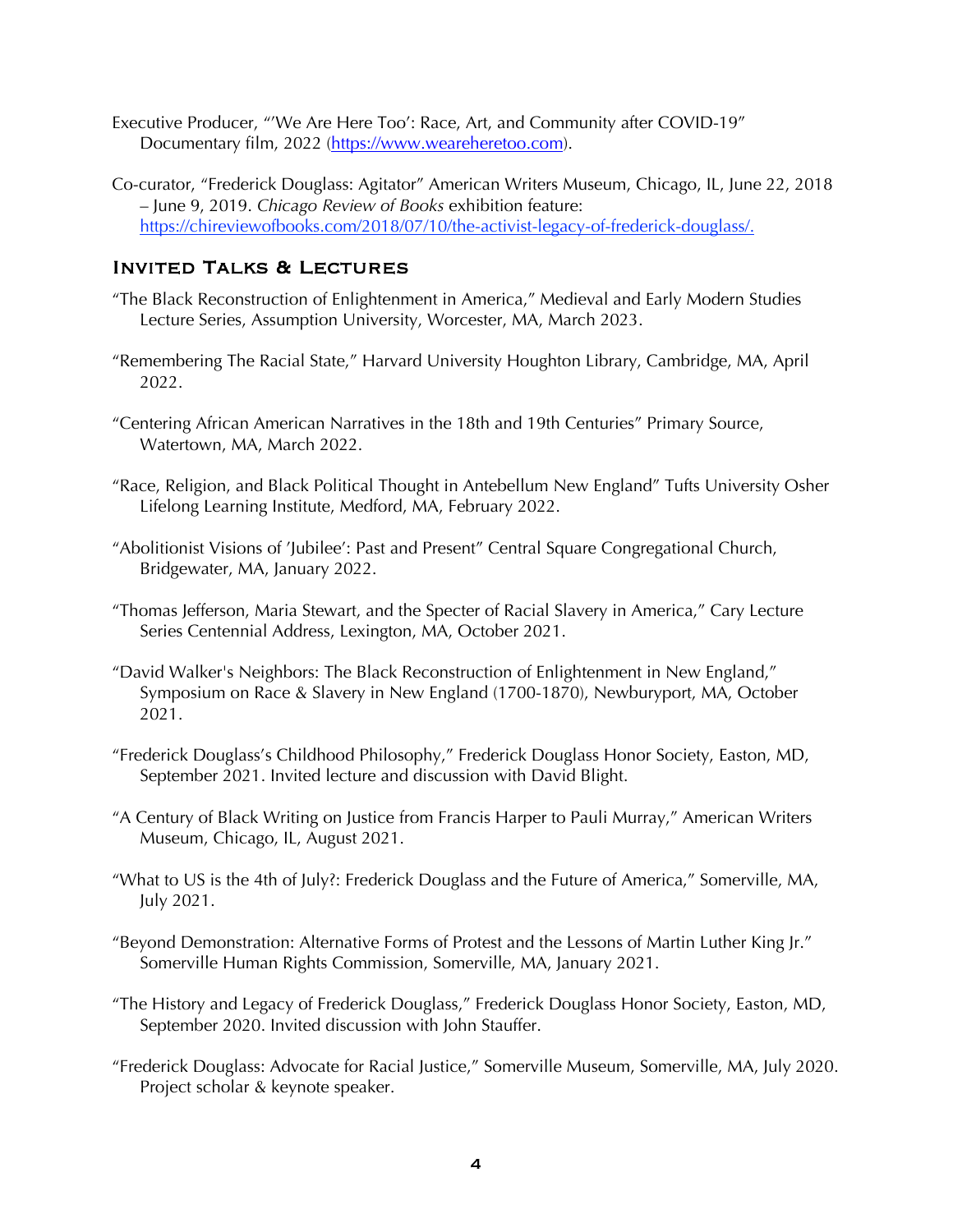- "The 5th of July: Jefferson, Douglass, and the Definition of Freedom," Somerville Museum, Somerville, MA, June 2019. Project scholar & keynote speaker.
- "The Postbellum Writings of Frederick Douglass," American Writers Museum, Chicago, IL, June 2018.
- "Black Box, White Space: Tracing the Future of Race in the Academy," Colorado College, Colorado Springs, CO, April 2017.

# Teaching Experience

### **HEAD TEACHING FELLOW, HARVARD UNIVERSITY**

General Education 1133, The U.S. Civil War from Nat Turner to *Birth of a Nation*. Spring 2020

### Teaching Fellow, Harvard University

General Education 1142, Martin Luther King, Jr. and the Question of Conscientious Citizenship. Spring 2020

Ethnic Studies 139, Race, Coloniality and Catastrophe. Fall 2019

History 1636, Introduction to Harvard History. Fall 2019

### INSTRUCTOR OF RECORD, UNITED STATES AIR FORCE ACADEMY, COLORADO Springs, CO

English 495, Literature, History, and Philosophy Seminar. What Hath We Wrought?: Race, Difference and Monstrosity from *Frankenstein* to *Native Son*. Spring 2017

English 211, Introduction to Literature. Erasure of the Human. Spring 2017 Reading Against Authority: Law, Interpretation and the State of Exception. Fall 2016 Fractured State/s: Invisibility, Alienation and the Constitution of Action. Spring 2016 Literature, Justice and Judgment. Fall 2015

English 111, Introduction to Composition and Research. Race, Gender and Technology. Fall 2015 Claims, Evidence and Analysis. Spring 2015

# Conference Presentations

- "Frederick Douglass's Childhood Philosophy," American Political Science Association Annual Meeting, Montréal, Canada, September 2022
- "Responding to the Present: Race, Pedagogy, and Public History," Massachusetts History Conference, College of the Holy Cross, Worcester, MA, June 2021
- "Dark Times: Toni Morrison's *Paradise* and the Paradox of Necrosovereignty," American Studies Association, Baltimore, MD, November 2020 (cancelled due to COVID-19)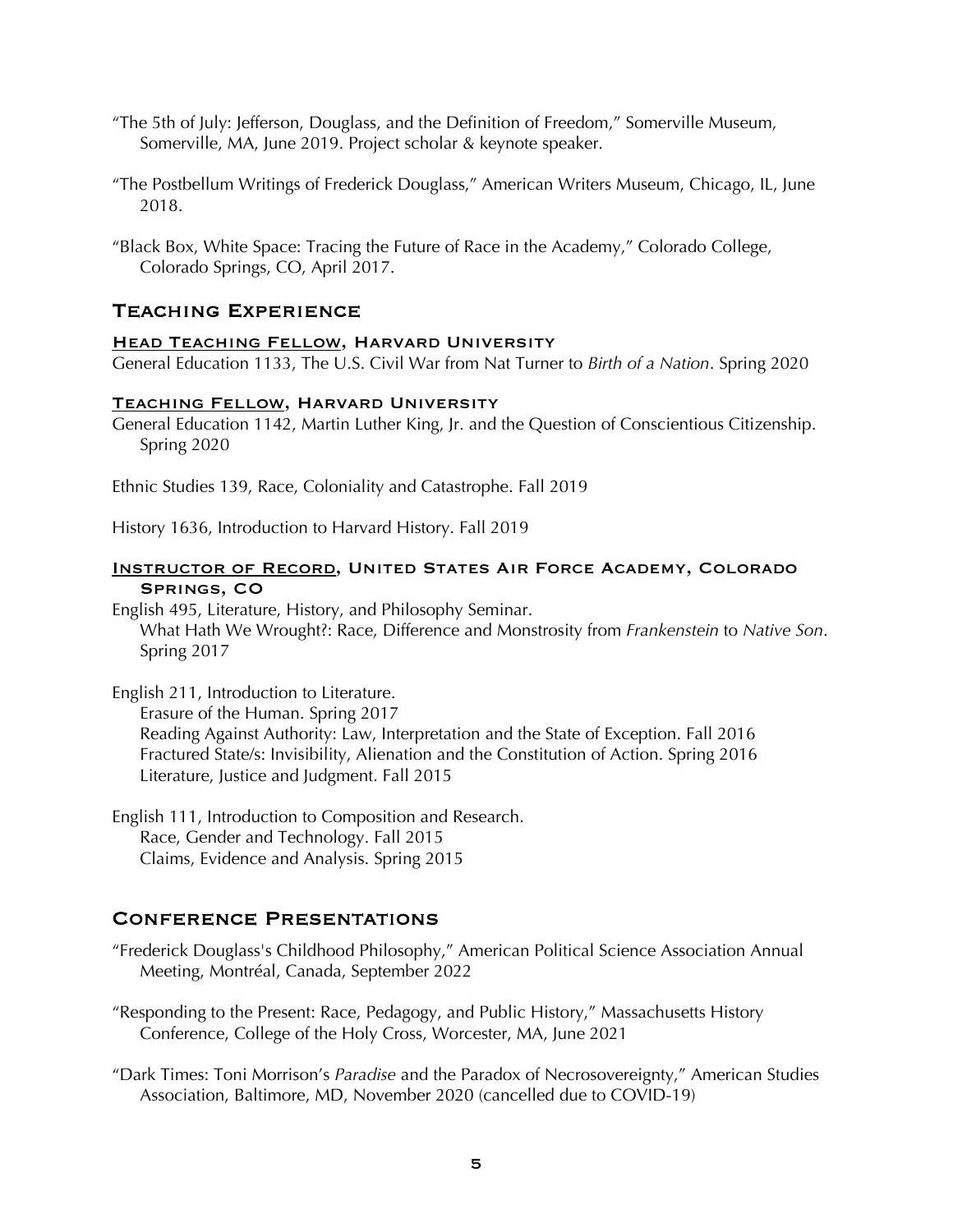- "Remaking the City: Martin Luther King Jr. and the Possibilities of Civic Engagement," New England Museum Association, Arlington, MA, July 2020
- "Sacred or Secular?: Racial Capitalism and the Religious Roots of the Black Radical Tradition" Subversive Theories of the Political Conference, Colorado College, Colorado Springs, CO, October 2018
- "Becoming Posthuman: Miscegenation, Gender, and Radical Intersubjectivity in *Invisible Man*" Ralph Ellison Society, American Literature Association, Boston, MA, May 2017
- "Inverted Colors: Teaching Citizenship and Race in *Paradise*" Toni Morrison Society Pedagogy Roundtable, American Literature Association, Boston, MA, May 2017
- "Harboring the Exception: Black Sovereignty and the Long Middle Passage of Toni Morrison's *Paradise*" MELUS, Massachusetts Institute of Technology, Cambridge, MA, April 2017
- "Mixed Messages: Revisiting the 'Glance' in Du Bois's *Souls*" Popular Culture Association/American Culture Association, San Diego, CA, April 2017
- "Reading Black/male: *Native Son* and the Master's Signifier" Rhetoric Society of America, Atlanta, GA, May 2016
- "(Re)sounding Texts: Repetition, 'Rememory,' and Alternate Realities in Ralph Ellison and Richard Wright" Psychoanalysis and Freedom: An International Conference on Jacques Lacan, Colorado Springs, CO, April 2016
- "Invisible (L)inks: Aural Tradition and Ontological Design in *Invisible Man*" Popular Culture Association/American Culture Association, Seattle, WA, March 2016
- "Rage Against the Machine: (Post)masters, Post Offices, and Post-traumatic Growth in Morrison's *Jazz*" Rocky Mountain Modern Language Association, Santa Fe, NM, October 2015
- "Linear Transgressions: Derrida, Deleuze, and the De/Sign of the Sinusoid" Rhetoric Society of America, Minneapolis, MN, May 2010
- "Peripheral Post-pedagogy: Critical Theory, Poststructuralism, and the Postmodern Classroom" New Directions in Critical Theory, The University of Arizona, Tucson, AZ, April 2010
- "(Experi)mental Paralogics" Research Network Forum, Conference on College Composition and Communication, Louisville, KY, March 2010
- "Sustainability of the Other: The Globalization of Commodious Discourse" African Literature Association Conference, Tucson, AZ, March 2010
- "The Serresian Parasite, Postmodernism, and Politics of Consumption" Southwest English Graduate Symposium, Arizona State University, Tempe, AZ, February 2010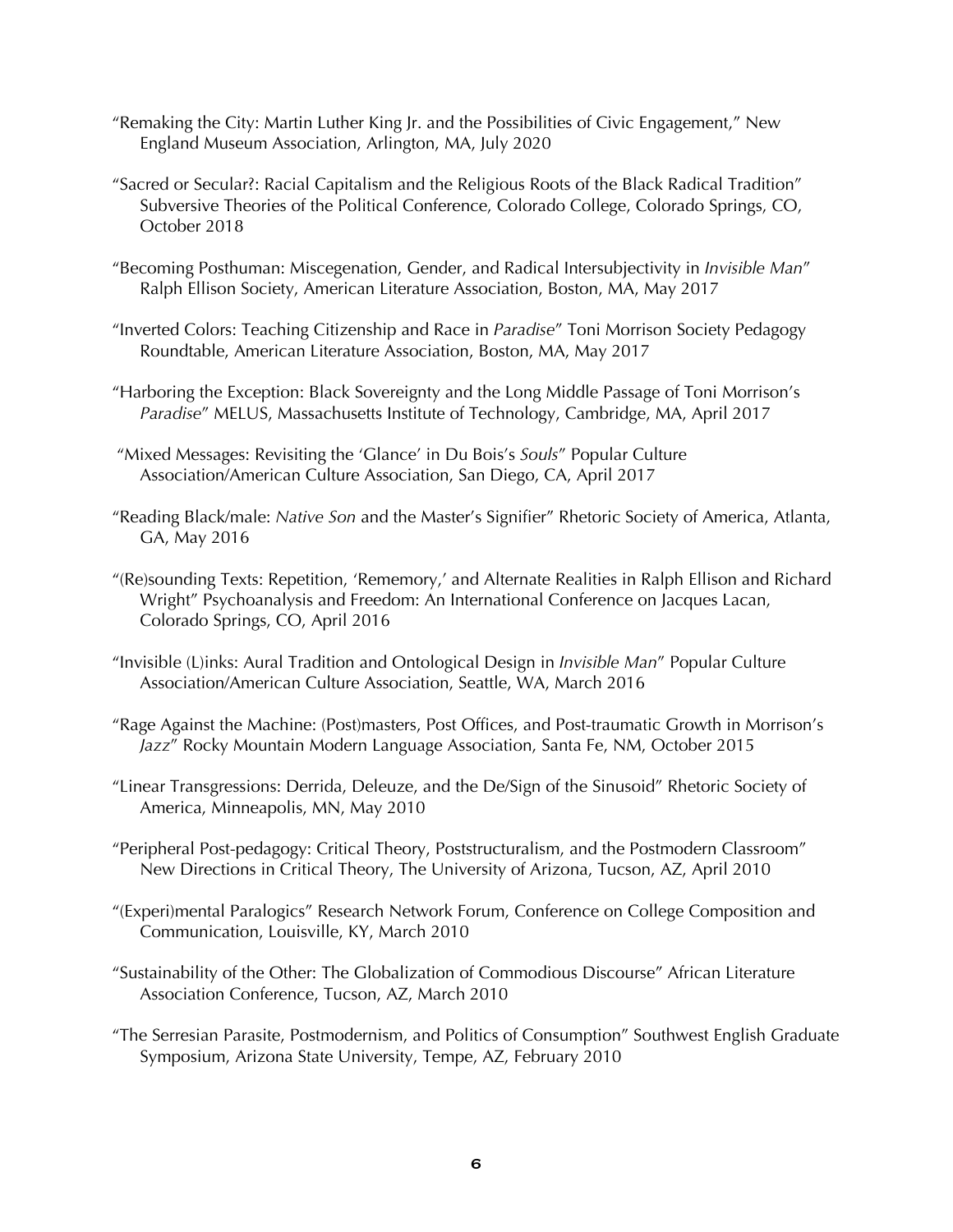"Erasure Marks: (Re)Tracing the Presence of the Individual in Public Discourse" Interdisciplinary Intersections Graduate Student Conference, Northern Arizona University, Flagstaff, AZ, January 2010

# Invited Diversity, Equity, and Inclusion Seminars & **LECTURES**

"The *Work* of Allyship" Litmus Inc., Cambridge, MA, June 2021.

"Slavery, Juneteenth, and the Question of Allyship" Litmus Inc., Cambridge, MA, June 2021.

"The *Practice* of Allyship" Pfizer Early Clinical Development Group, March 2021.

- "Being a Good Ally is Not Enough: Diversity, Equity, and Inclusion in the Workplace and Beyond" City of Somerville Chamber of Commerce, Somerville, MA, March 2021.
- "Healing Communities Together: The Past, Present, and Future of Allyship" Pfizer Inc., Cambridge, MA, February 2021.
- "How to Teach Community Courses on Diversity & Inclusion," Pat Tillman Foundation, Chicago, IL, July 2020.
- "Rage, Fragility, & Antiracism: A Summer Discussion Series," Somerville Museum, Somerville, MA, July 2020 - September 2020. 13-week public lecture series. Nominated for a 2021 National Council on Public History Award
- "Christianity & Antiracism," City on a Hill Church Network, Somerville, MA, June 2020 August 2020. 11-week public lecture series.

## Research Experience

- Co-authored annotations for new Norton Critical Edition of *Narrative of the Life of Frederick Douglass* with Joshua Bennett, 2021
- Research assistant to Mayra Rivera for revising Harvard University's Program on Ethnicity, Migration, and Rights, 2019

Exhibition Contributor, "Faith in the City," Somerville Museum, 2019

Research assistant to Gregory Laski for *Untimely Democracy: The Politics of Racial Progress in American Literature after Slavery,* Oxford University Press, 2017

# Advisory Positions

Member, Board of Directors, Somerville Media Center (2021)

Member, Board of Trustees, Somerville Historical Society / Somerville Museum (2020 – 2021)

Member, Center for Peace, Justice, and Sustainability Board, Golden West College (2017 – 2018)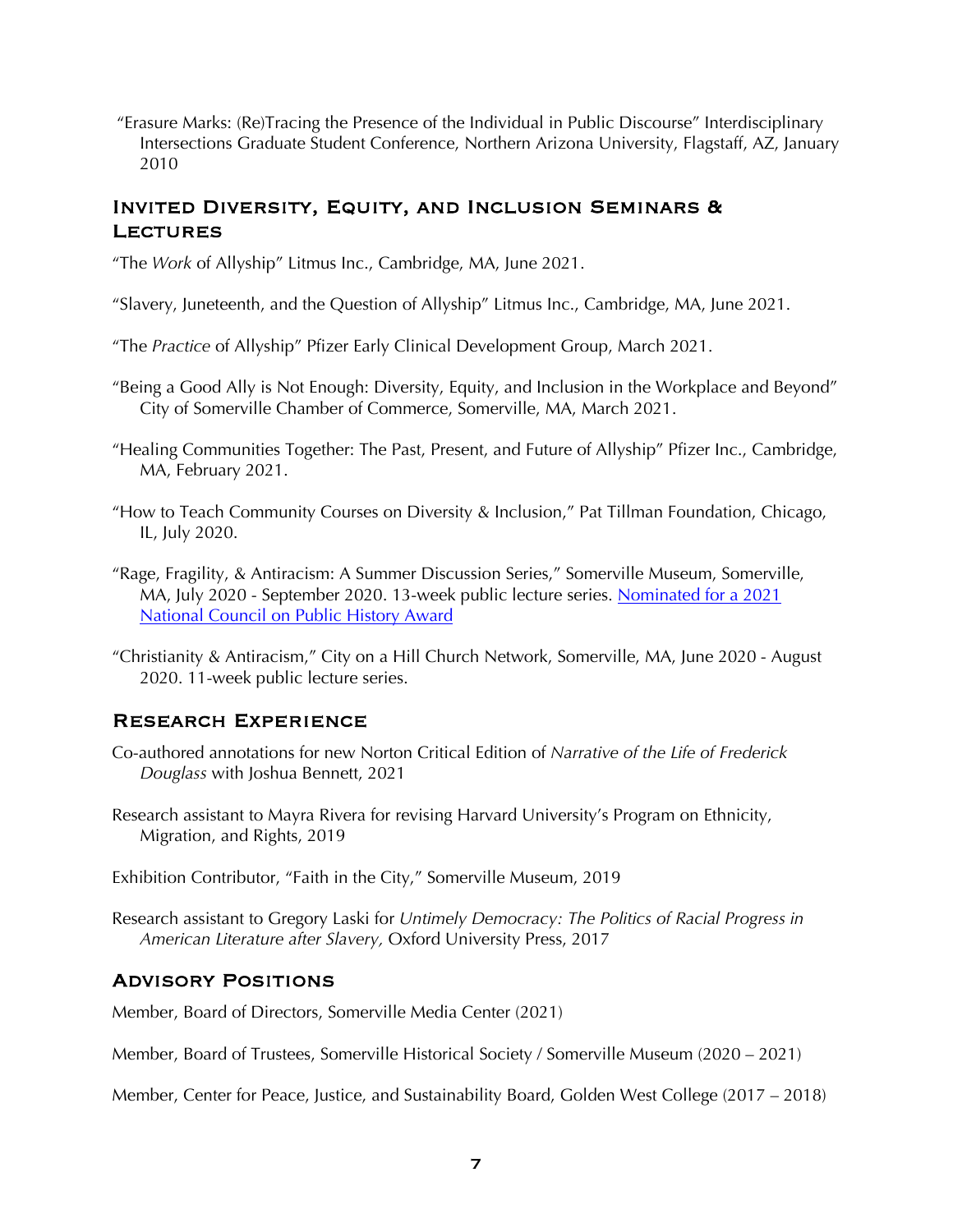### Service to Profession

- Panelist, Auschwitz Jewish Center American Service Academies Program, New York, NY, Jun 2021
- Selection Committee, Pat Tillman Foundation Scholarship, Chicago, IL, May 2021
- Moderator, "To Protect and Serve: Applying Service, Scholarship, and Opportunity to Address Racism and Police Brutality" Pat Tillman Foundation, Chicago, IL, August 2020
- Organizer and Chair, "Miscegenation in the American Literary Imagination" Popular Culture Association/American Culture Association, San Diego, CA, April 2017
- Organizer, "Beyond Black and Blue: Race and the Future of Civil-Military Relations" Mellon Symposium on Civilian-Military Academic Cooperation, Colorado Springs, CO, March 2017
- Faculty Chair, "The Future of Flight" Colorado Springs Undergraduate Research Forum, University of Colorado, Colorado Springs, CO, April 2016
- Reviewer, *Community Literacy Journal,* The University of Arizona, AZ, 2010

#### Departmental Talks

"Contextualizing (Toni Morrison's) *Paradise*" United States Air Force Academy, November 2016

"Annotations & ErasureMarks: Using Wordpress and the Google Suite in the Classroom" United States Air Force Academy, May 2016

#### Institutional Service

- Respondent, "Irony and the Politics of Pessimism in African American History and Theory" Philosophy, Social Thought, and Criticism in African American Studies, Harvard University, October 2020
- Interviewed for faculty training seminars on the best practices for remote instruction, Harvard University Bok Center for Teaching Excellence, June 2020
- Member, Academy's institution-wide diversity, equity, and inclusion committee, United States Air Force Academy, 2016 – 2017
- Internal reviewer, Academy Diversity Inclusion Hiring Committee, United States Air Force Academy, 2016 – 2017
- Co-organizer, "Civil Disobedience: A Conversation on Rights, Liberties, and Protest," United States Air Force Academy, October 2016
- Humanities representative, Academy Classroom Design and Technology Committee, United States Air Force Academy, 2015 – 2016

Academic advisor, United States Air Force Academy, 2015 – 2016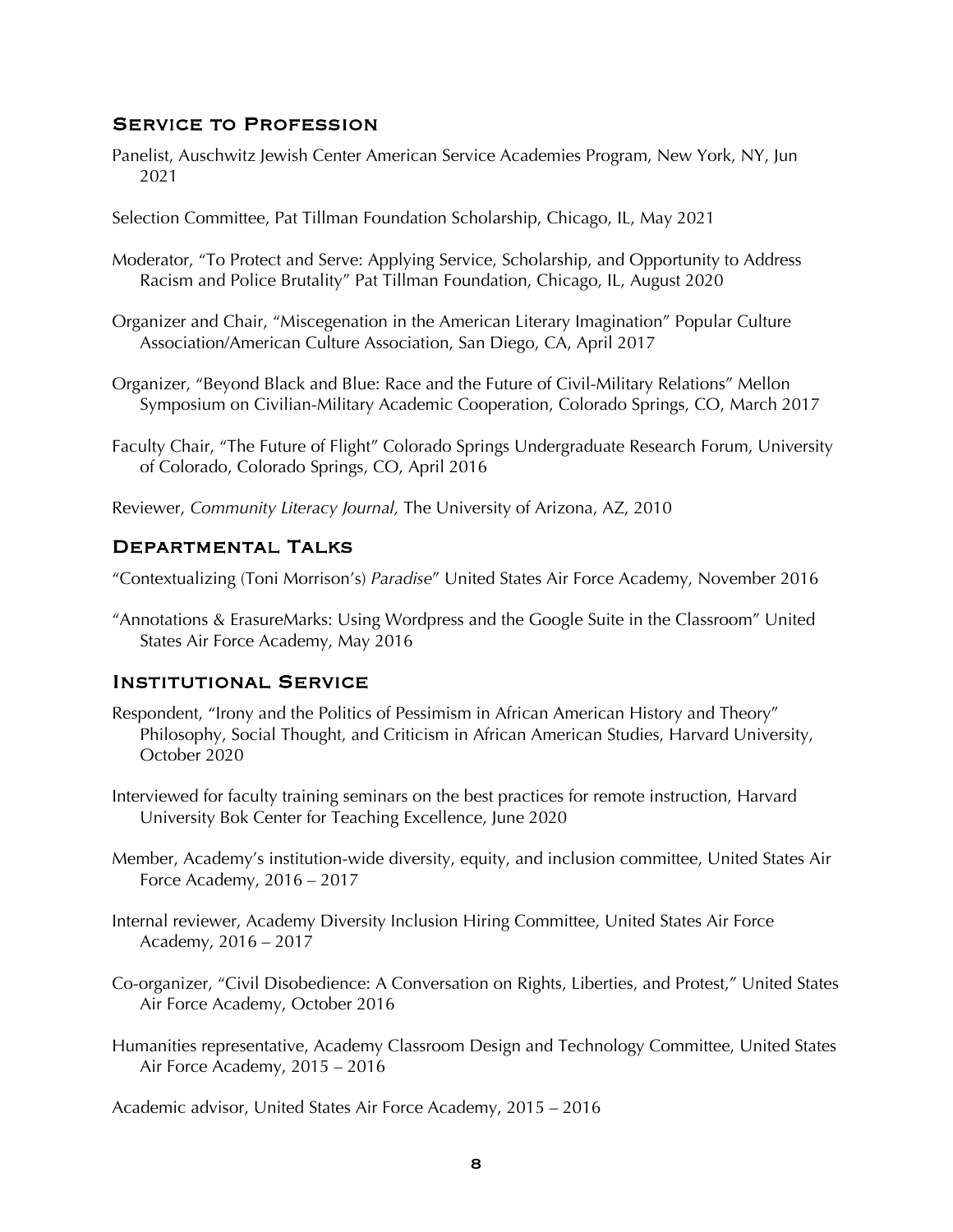- Director of budget & resources (acquired institution's first \$461,000 digital humanities grant), Department of English & Fine Arts, United States Air Force Academy, 2015 – 2016
- Faculty Co-director, Way of Life Committee (institution's largest minority student organization), United States Air Force Academy, 2015 – 2016

Member, Superintendent's speechwriting/publishing staff, United States Air Force Academy, 2015

Writing tutor, Undergraduate Writing Center, United States Air Force Academy, 2015

## Departmental Service

- "Two Visions for America: Martin Luther King, Jr. and Malcolm X" Guest Lecture for "Introduction to African American Studies," Harvard University, April 2022
- Member, Search Committee, Assistant Professor of English, Department of English & Fine Arts, United States Air Force Academy, Fall 2016
- Respondent, "*Macbett:* Ionesco's Bête Noir" Department of English & Fine Arts, United States Air Force Academy, September 2016
- Organizer, "The Theory and Practice of Research" Faculty Speaker Series, Department of English & Fine Arts, United States Air Force Academy, Fall 2016
- Staff Executive Officer, Department of English & Fine Arts, United States Air Force Academy, Spring 2016 – Spring 2017
- Assistant director of information technology, Department of English & Fine Arts, United States Air Force Academy, 2015 – 2016

# Public History & Media Appearances

### SELECTED NATIONAL INTERVIEWS

- "Salute to Service" *National Football League*, Nov 19-23, 2020. https://www.nfl.com/videos/emmitt-smith-surprises-u-s-air-force-veteran-with-video-call. National televised broadcast.
- "Joining an anti-racist book club? Don't get too comfortable in that armchair." *Christian Science Monitor*, Nov 3, 2020. https://www.csmonitor.com/Books/2020/1103/Joining-an-anti-racistbook-club-Don-t-get-too-comfortable-in-that-armchair. News Story.
- "Honors for Frederick Douglass in an Age of Racial Reckoning" *Public News Service*. Sep 25, 2020. Radio Interview.
- "Frederick Douglass' Admonition on the Moral Rightness of Liberty for All" *CBS Sunday Morning*. Jul 5, 2020. Interviewed by Kelefa Sanneh of *The New Yorker*. https://www.cbsnews.com/news/frederick-douglass-admonition-on-the-moral-rightness-ofliberty-for-all/. National televised interview.